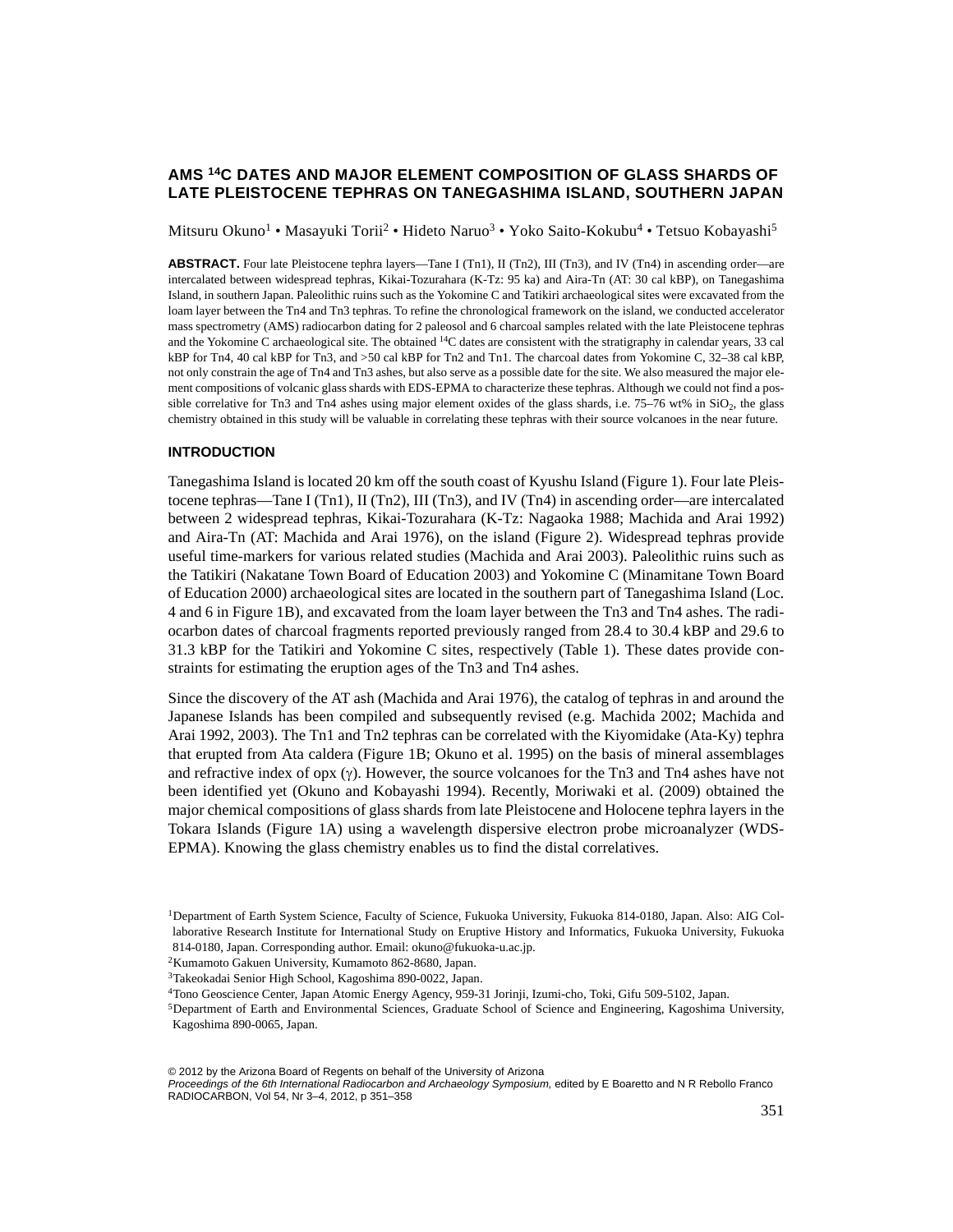

Figure 1 Index maps: A) Map showing location of Tanegashima Island; B) Dashed lines show isopachs of Tn2 pumice on Tanegashima Island (Okuno and Kobayashi 1994) and Ata-Ky tephra around Ata caldera (Okuno et al. 1995), respectively, with values given in cm. Solid circles with numbers on Tanegashima Island show the localities of sampling and archaeological sites: Loc. 1: Kunigami Junior High School, Nishino-omote City (30°47'44"N, 131°02'14"E); Loc. 2: Kubota, Nishino-omote City (30°49'19"N, 131°03'48"E); Loc. 3: Furuta, Nishino-omote City (30°40'10"N, 131°00'47"E); Loc. 4: Tatikiri archaeological site, Nakatane Town (30°27'59"N, 130°56'15"E); Loc. 5: Nakanoshita, Minamitane Town (30°23'50"N, 130°54'01"E); Loc. 6: Yokomine C archaeological site, Minamitane Town (30°26'40"N, 130°52'24"E); Loc. 7: Nyutabaru, Shintomi Town (32°05'21"N, 131°27'39"E).

| Locality                                | $\delta^{13}C_{PDB}$<br>$(\%0)$ | ${}^{14}C$ age<br>(BP) | Lab code<br>(Beta-) | Calibrated date<br>$\left(\text{cal BP}, 2\sigma\right)$ |  |  |  |  |  |  |  |  |
|-----------------------------------------|---------------------------------|------------------------|---------------------|----------------------------------------------------------|--|--|--|--|--|--|--|--|
| Tatikiri archaeological site (Loc. 4)   |                                 |                        |                     |                                                          |  |  |  |  |  |  |  |  |
|                                         | $-24.3$                         | $30,400 \pm 600$       | 169709              | 33,653-36,386 (100%)                                     |  |  |  |  |  |  |  |  |
|                                         |                                 |                        |                     |                                                          |  |  |  |  |  |  |  |  |
|                                         | $-26.4$                         | $28,400 \pm 500$       | 169710              | 31,505–34,162 (99.1%)                                    |  |  |  |  |  |  |  |  |
|                                         |                                 |                        |                     | 34,341–34,417 (0.9%)                                     |  |  |  |  |  |  |  |  |
| Yokomine C archaeological site (Loc. 6) |                                 |                        |                     |                                                          |  |  |  |  |  |  |  |  |
|                                         | $-25.8$                         | $31.280 \pm 690$       | 102399              | 34,591-37,152 (100%)                                     |  |  |  |  |  |  |  |  |
|                                         |                                 |                        |                     |                                                          |  |  |  |  |  |  |  |  |
|                                         | $-24.6$                         | $29.670 \pm 540$       | 102400              | 32,899–35,185 (100%)                                     |  |  |  |  |  |  |  |  |
|                                         |                                 |                        |                     |                                                          |  |  |  |  |  |  |  |  |
|                                         | $-24.3$                         | $30,490 \pm 590$       | 102401              | 33,861-36,469 (100%)                                     |  |  |  |  |  |  |  |  |

Table 1 Previously reported AMS radiocarbon dates for the Yokomine C (Minamitane Town Board of Education 2000) and Tatikiri (Nakatane Town Board of Education 2003) archaeological sites.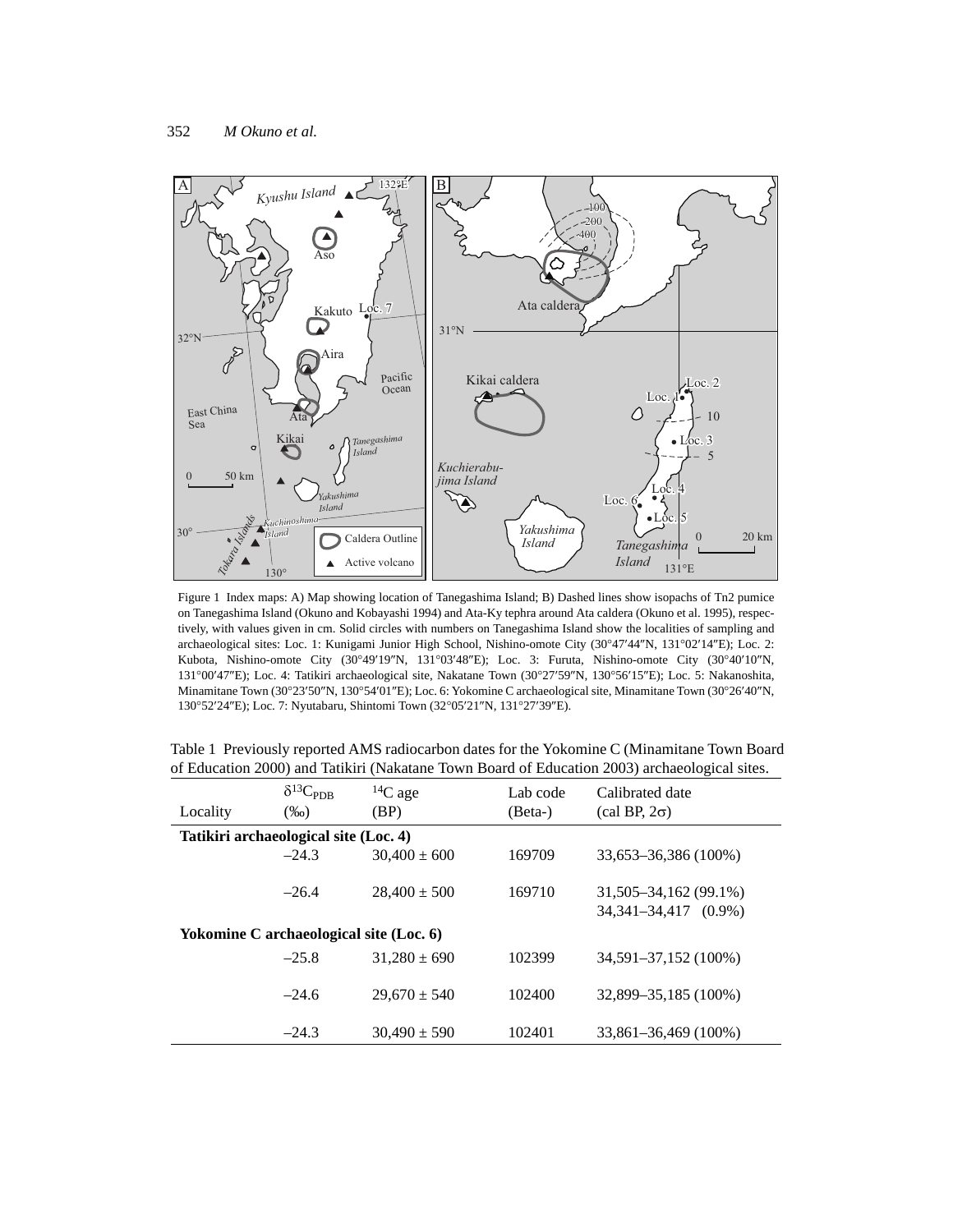To refine the chronological framework on Tanegashima Island, we conducted <sup>14</sup>C dating of paleosol and charcoal samples using accelerator mass spectrometry (AMS) techniques. We also analyzed the major chemical compositions of volcanic glass shards using an energy dispersive electron probe microanalyzer (EDS-EPMA) to characterize these tephra layers.

## **STRATIGRAPHY OF THE LATE PLEISTOCENE TEPHRAS ON TANEGASHIMA ISLAND**

Representative columnar sections on the island are shown in Figure 2. According to Okuno and Kobayashi (1994), Tn1, an orange fine ash, and the overlying Tn2 pumice are distributed on the northern part of the island (Figure 1B). On the other hand, the 2 upper fine yellowish ash layers, Tn3 and Tn4, cover the whole area of the island without a systematic change in thickness. All tephras contain plagioclase, orthopyroxene, and clinopyroxene as phenocryst. A small amount of hornblende and quartz phenocrysts is contained in the Tn3 and Tn4 ashes.



Figure 2 Columnar sections of Late Pleistocene tephras on Tanegashima Island. The location sites are shown in Figure 1. Solid arrowheads indicate horizons of tephra samples.

## **SAMPLES AND ANALYTICAL METHODS**

For AMS 14C dating, we collected 2 paleosol samples 2 cm thick immediately below the tephra layers AT and Tn4 and 3 charcoal samples, 2 between Tn4 and Tn3 and 1 within Tn2 (Figures 1B and 2; Table 2). For the EDS-EPMA analyses of glass shards, we also collected samples from each tephra layer (Figures 1B and 2; Table 3). In addition, we collected AT ash from Loc. 7 (Figure 1A) on Kyushu Island, to check the accuracy and precision of EDS-EPMA analyses. The sampling horizon was 5 cm above the bottom of the AT-II unit (Nagaoka 1988).

#### **AMS Radiocarbon Dating**

Paleosol and charcoal samples were cleaned chemically with acid-alkali-acid (AAA) treatment and combusted to CO2. The soil sample was washed and dispersed in distilled water using an ultrasonic cleaner before AAA treatment. The samples were then wet-sieved using a 106-µm sieve to remove contaminating materials (Okuno et al. 1997, 2001). The  $CO<sub>2</sub>$  produced was cryogenically purified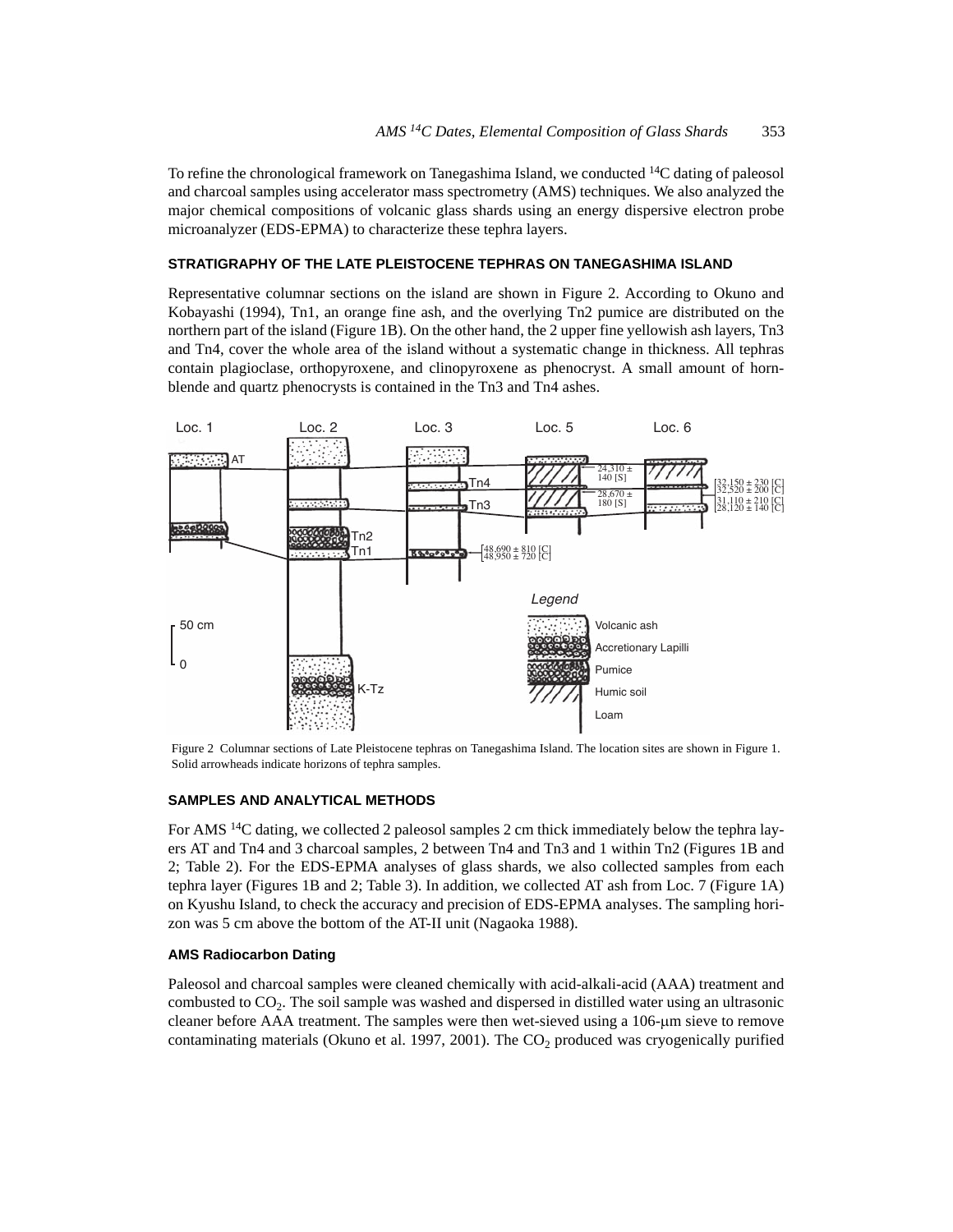| Locality | Stratigraphic<br>position         | Material                                                               | $\delta^{13}C_{\rm PDB}$<br>$(\%0)$ | ${}^{14}C$ age<br>(BP)                                                       | Lab code<br>$(JAT-)$         | Calibrated date<br>$\text{(cal BP, 2} \sigma)$                                                                        |
|----------|-----------------------------------|------------------------------------------------------------------------|-------------------------------------|------------------------------------------------------------------------------|------------------------------|-----------------------------------------------------------------------------------------------------------------------|
| Loc. $5$ | Below AT<br>Below Tn <sub>4</sub> | Soil<br>Soil                                                           | $-15.2$<br>$-16.2$                  | $24.310 \pm 140$<br>$28,670 \pm 180$                                         | 7816<br>7815                 | 28,598–29,493 (100%)<br>32,246–33,678 (97.5%)<br>33,757-34,001 (2.5%)                                                 |
| Loc. $6$ | Between Tn4<br>and Tn3            | $Charcoal$ $-27.1$<br>Charcoal<br>Charcoal $-24.7$<br>Charcoal $-28.7$ | $-27.5$                             | $32,150 \pm 230$<br>$32,520 \pm 200$<br>$31,110 \pm 210$<br>$28,120 \pm 140$ | 7817<br>8702<br>8668<br>8701 | 35,727-35,812 (1.0%)<br>36,268-37,320 (99.0%)<br>36,529–37,683 (100%)<br>35,047-36,322 (100%)<br>31,706-32,926 (100%) |
| Loc. $3$ | In Tane 2                         | Charcoal<br>Charcoal                                                   | $-22.1$<br>$-29.1$                  | $48.690 \pm 810$<br>$47,950 \pm 720$                                         | 8667<br>8700                 |                                                                                                                       |

Table 2 Results of AMS radiocarbon dating.<sup>a</sup>

aNote: Sampling sites are shown in Figure 1.

and then converted catalytically to graphite (Kitagawa et al. 1993) and was measured by the JAEA-AMS-TONO at the Tono Geoscience Center, JAEA (Xu et al. 2000). All 3 carbon isotopes were measured with the AMS in both the samples and the NIST oxalic acid (HOxII) standard. To estimate the  $^{14}$ C background level, the  $^{14}$ C content of IAEA C1 (marble) was also measured in the same sequence of sample measurements. The  ${}^{14}C$  age was calculated by subtracting the  ${}^{14}C$  concentration of the background sample. We corrected for carbon isotopic fractionation using the  ${}^{13}C/{}^{12}C$  ratio  $(\delta^{13}C_{PDB})$  to calculate the conventional <sup>14</sup>C ages. The <sup>14</sup>C errors were evaluated by <sup>14</sup>C reproducibility of repeated measurements on standard targets. Conventional 14C dates were calibrated to the calendar year timescale using the IntCal09 data set (Reimer et al. 2009) and CALIB 6.0 program (Stuiver and Reimer 1993; www.calib.org).

## **EDS-EPMA Analysis**

Tephra samples were washed using an ultrasonic cleaner and wet-sieved using a 1/16-mm sieve. The remaining particles were dried at <40  $^{\circ}$ C and embedded in mounts made of polyester resin. Mount surfaces were polished with diamond paste  $(1 \mu m)$  until the internal surfaces of the glass particles were exposed, and were then coated with carbon. We analyzed the major oxide compositions of 9 major elements (Si, Ti, Al, Fe, Mn, Mg, Ca, Na, and K) in the volcanic glass shards using a scanning electron microscope (SEM; JEOL JSM-7001F) equipped with an energy dispersive X-ray spectrometer (EDS; Oxford INCA X-Max) at the Faculty of Science, Kumamoto University, Japan. The EDS accelerating voltage was 15 kV, the specimen current was 1 nA, the live time was 50 s, and the beam scanning area was  $10 \mu m$  wide for all samples apart from the Tn1 tephra. We could not find a scanning area of 10 µm wide for the Tn1 tephra. To avoid the loss of alkaline components during measurement, we have to change the measurement conditions, to a specimen current of 0.6 nA and a beam scanning area 2 µm wide. We used the ZAF correction method (Sweatman and Long 1969) to calculate the oxide abundances. We measured 1 point on each volcanic glass shard and 10–20 points per sample. The accuracy and precision of this analysis were checked by an obsidian standard (No.33 obsidian, Astimex Scientific Ltd.). The AT ash was used as an in-house standard because it is very homogeneous with respect to the major elements (e.g. Machida and Arai 2003; Moriwaki et al. 2011).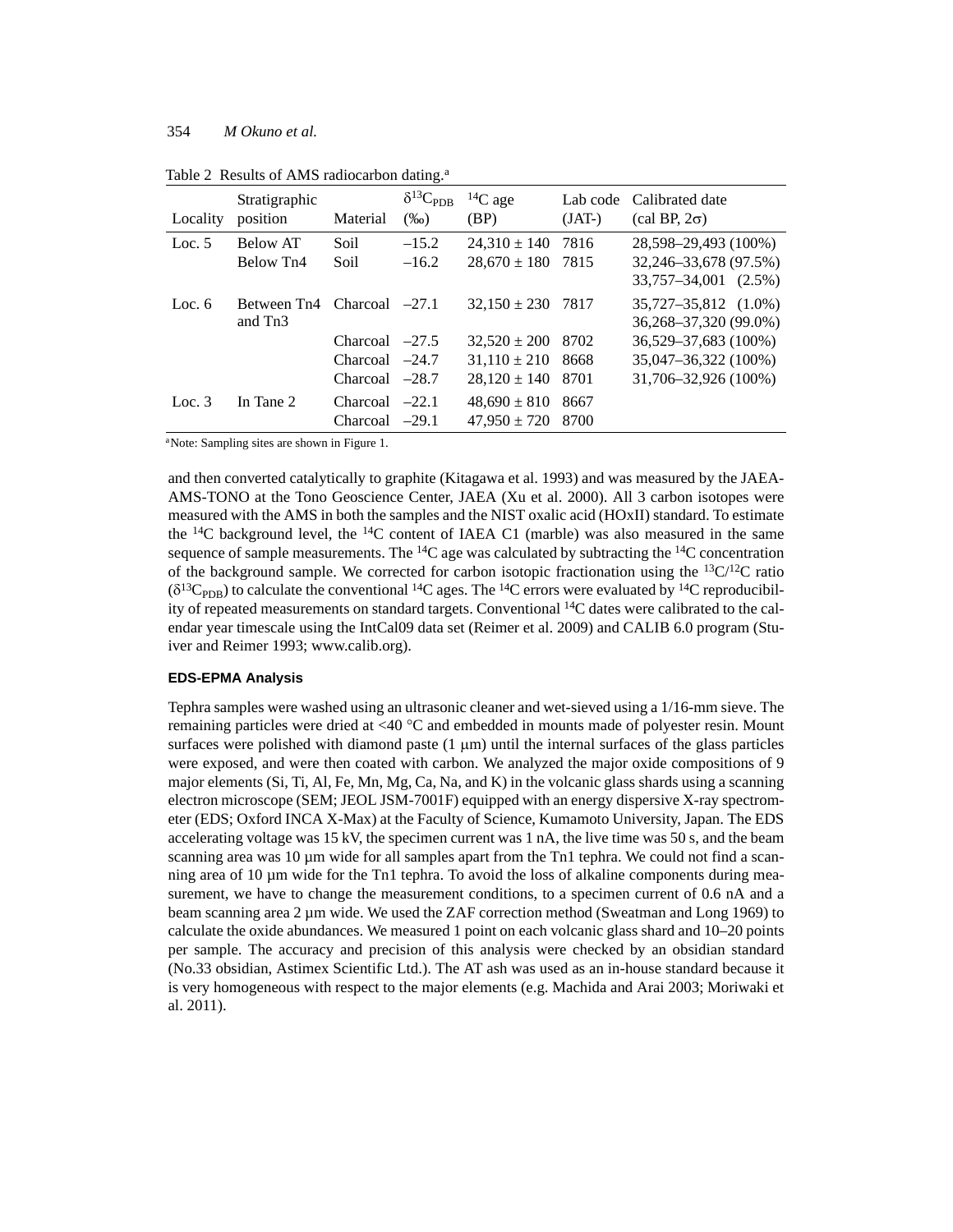#### **RESULTS AND DISCUSSION**

#### **Radiocarbon Dates**

The <sup>14</sup>C dates obtained for soil samples below the AT and Tn4 ashes were 24,310  $\pm$  140 and  $28,670 \pm 180$  BP, respectively. Dates of the charcoal fragments between the Tn4 and Tn3 ashes at Loc. 6 are  $28,080 \pm 130, 31,160 \pm 250, 32,150 \pm 230$ , and  $32,580 \pm 180$  BP, and those in the Tn2 pumice deposit are  $47,950 \pm 720$  and  $48,690 \pm 810$  BP, respectively (Table 2). All <sup>14</sup>C dates are consistent with the stratigraphy (Figure 2), previous <sup>14</sup>C dates for the AT tephra ( $\sim$ 24–25 kBP; e.g. Ikeda et al. 1995; Miyairi et al. 2004), and for the archaeological sites (28–32 kBP; Table 1). The 14C date of a soil sample just below a tephra represents the time when the tephra covered the surface soil, thus giving its eruption age (Okuno et al. 1997, 2001; Okuno and Nakamura 2003). Hence, the age of the Tn4 ash is estimated to be 33 cal kBP. The charcoal dates from Loc. 6 (32–38 cal kBP) are similar to the age of the Tn4 ash. The calibrated calendar years for the Tn2 pumice exceed the range of calibration data set of IntCal09 (~50 cal kBP).

The eruption age can be estimated tentatively by assuming a constant accumulation rate for the loam layers between time-marker tephras (e.g. Hayakawa 1991, 1995). Based on the ages of K-Tz (95 ka; Machida and Arai 2003) and AT (30 cal kBP; Okuno et al. 2011), the ages of the late Pleistocene tephras in Tanegashima Island are estimated to be 67 ka for Tn1 and Tn2, 46 ka for Tn3, and 39 ka for Tn4. On the other hand, the age of Ata-Ky in the Osumi Peninsula is also estimated to be 57 ka, which is more consistent with the  $^{14}C$  dates of the charcoal fragments in the Tn2 pumice in this study. This inconsistency in eruption age between the 2 areas implies that the assumption of constant accumulation of loam is not strictly applicable. However, the  $^{14}$ C dates from the archaeological sites and the stratigraphic relationship with Tn4 and Tn2 enable us to estimate the age of the Tn3 to be approximately 40 cal kBP.

## **Major Chemical Compositions of Volcanic Glass Shards**

Table 3 shows the mean values and standard deviations of major chemical compositions of volcanic glass shards in each sample. All shards were vitreous and isotropic and showed no sign of alteration in transmitted or reflected light. The major chemical compositions of the obsidian standard were in good agreement with the recommended value. The major chemical compositions of the AT volcanic glasses were very homogeneous (Table 3) and consistent with those reported by previous studies (e.g. Machida and Arai 2003; Moriwaki et al. 2011).

The variation diagrams of major element oxides vs.  $SiO<sub>2</sub>$  (Figure 3) shows that the Tn3 and Tn4 ashes have similar chemical composition, i.e.  $75-76$  wt% in SiO<sub>2</sub> at different sites (Loc. 5 and 6). Glass of the Kc-5 tephra that erupted from Kuchinoshima Volcano (Moriwaki et al. 2009), which could be placed in a similar horizon, is significantly higher in  $SiO<sub>2</sub>$  than the Tn3 and Tn4 ashes. The N-Ym tephra that erupted from Kuchierabujima Volcano (Moriwaki et al. 2009) has a similar trend as the Tn3 and Tn4 ashes in Figure 3, but with a stratigraphic position above the AT ash. Although we cannot report yet the possible correlative for the Tn3 and Tn4 ashes, the chemical characteristics reported in this study will enable us to identify the source vents in the near future. On the other hand, the major element oxides of the volcanic glass from the Tn2 pumice and the Tn1 ash were of similar value in  $SiO<sub>2</sub>$  (~74 wt%). This resemblance in glass chemistry indicates that both tephras were successively erupted from the same volcano.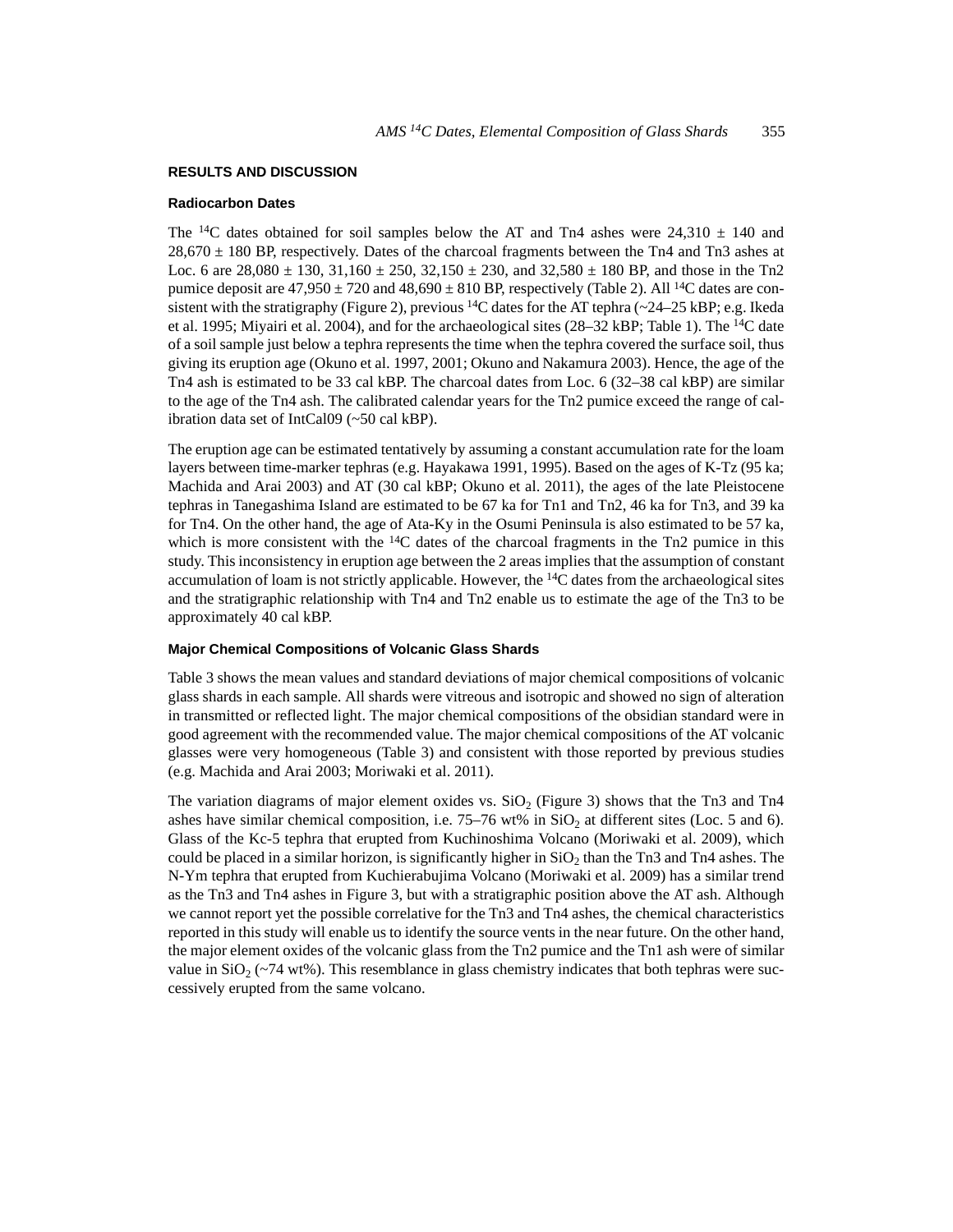| Remarks<br>z<br>Total<br>đ<br>$K_2$ O<br>$\rm _{Na_{2}O}$<br>CaO<br>$M_{gO}$ |                  |                 | $\Omega$ |        | $\overline{\mathsf{c}}$ |          | $\overline{16}$ | $\Omega$        | $\overline{15}$ | П-IN<br>$\Omega$ | 17       | Astimex Sci<br>entific Ltd<br>0.35 | 29           | Moriwaki et<br>al. 2011 | ᡋ          | Moriwaki et<br>al. 2009 |             | Moriwaki et<br>al. 2009 |            | Moriwaki<br>al. 2009<br>$\frac{5}{2}$ $\frac{8}{8}$ $\frac{8}{3}$ $\frac{1}{2}$ $\frac{8}{8}$ $\frac{2}{3}$ $\frac{2}{3}$ $\frac{2}{3}$ $\frac{2}{3}$ $\frac{2}{3}$ $\frac{2}{3}$ $\frac{2}{3}$ $\frac{2}{3}$ $\frac{2}{3}$ $\frac{2}{3}$ $\frac{2}{3}$ $\frac{2}{3}$ $\frac{2}{3}$ $\frac{2}{3}$ $\frac{2}{3}$ $\frac{2}{3}$ $\frac{2}{3}$ | õ<br>Moriwaki e<br>al. 2009<br>$\supseteq$<br>17.36<br>0.71                                          |
|------------------------------------------------------------------------------|------------------|-----------------|----------|--------|-------------------------|----------|-----------------|-----------------|-----------------|------------------|----------|------------------------------------|--------------|-------------------------|------------|-------------------------|-------------|-------------------------|------------|---------------------------------------------------------------------------------------------------------------------------------------------------------------------------------------------------------------------------------------------------------------------------------------------------------------------------------------------|------------------------------------------------------------------------------------------------------|
|                                                                              | $\mathrel{\sim}$ |                 |          |        |                         |          |                 |                 |                 |                  |          |                                    |              |                         |            |                         |             |                         |            |                                                                                                                                                                                                                                                                                                                                             |                                                                                                      |
|                                                                              |                  |                 |          |        |                         |          |                 |                 |                 |                  |          |                                    |              |                         |            |                         |             |                         |            |                                                                                                                                                                                                                                                                                                                                             |                                                                                                      |
|                                                                              |                  |                 |          |        |                         |          |                 |                 |                 |                  |          |                                    |              |                         |            |                         |             |                         |            |                                                                                                                                                                                                                                                                                                                                             |                                                                                                      |
|                                                                              |                  |                 |          |        |                         |          |                 |                 |                 |                  |          |                                    |              |                         |            |                         |             |                         |            |                                                                                                                                                                                                                                                                                                                                             |                                                                                                      |
|                                                                              |                  |                 |          |        |                         |          |                 |                 |                 |                  |          |                                    |              |                         |            |                         |             |                         |            |                                                                                                                                                                                                                                                                                                                                             |                                                                                                      |
|                                                                              |                  |                 |          |        |                         |          |                 |                 |                 |                  |          |                                    |              |                         |            |                         |             |                         |            |                                                                                                                                                                                                                                                                                                                                             |                                                                                                      |
|                                                                              |                  |                 |          |        |                         |          |                 |                 |                 |                  |          |                                    |              |                         |            |                         |             |                         |            |                                                                                                                                                                                                                                                                                                                                             |                                                                                                      |
|                                                                              |                  |                 |          |        |                         |          |                 |                 |                 |                  |          |                                    |              |                         |            |                         |             |                         |            |                                                                                                                                                                                                                                                                                                                                             |                                                                                                      |
|                                                                              |                  |                 |          |        |                         |          |                 |                 |                 |                  |          |                                    |              |                         |            |                         |             |                         |            |                                                                                                                                                                                                                                                                                                                                             |                                                                                                      |
|                                                                              |                  |                 |          |        |                         |          |                 |                 |                 |                  |          |                                    |              |                         |            |                         |             |                         |            |                                                                                                                                                                                                                                                                                                                                             | 11 のはないですが、これには、これは、これは、11 のは、11 のは、11 のは、11 のは、11 のは、11 のは、11 のは、11 のは、11 のは、11 のは、11 のは、11 のは、11 の |
|                                                                              |                  |                 |          |        |                         |          |                 |                 |                 |                  |          |                                    |              |                         |            |                         |             |                         |            |                                                                                                                                                                                                                                                                                                                                             | 초읍숙림숙음숙음숙음숙음숙음숙음숙음숙음숙음숙음                                                                             |
| Loc. 2                                                                       |                  | Loc.            |          | Loc. 5 |                         | Loc. $6$ |                 | Loc. 5          | Loc. $6$        | Loc. 7           |          |                                    | Satsuma Pen- | insula                  |            | Kuchiera-<br>bujima     | Kuchiera-   | bujima                  |            | Kuchiera-<br>bujima                                                                                                                                                                                                                                                                                                                         | Nakanoshima                                                                                          |
| Tephra name                                                                  | $\Xi$            | Tn <sub>2</sub> |          | Tn3    |                         |          |                 | Tn <sub>4</sub> |                 | ZД               | Obsidian |                                    | $S_z-S$      |                         | N-Ym Upper |                         | N-Ym Middle |                         | N-Ym Lower |                                                                                                                                                                                                                                                                                                                                             | $K-Ah$                                                                                               |

<sup>a</sup>Note: the original analytical total is also presented.<br> $b_{AV} =$  average value; SD = standard deviation aNote: the original analytical total is also presented.  $\Delta v =$  average value; SD = standard deviation

356 *M Okuno et al.*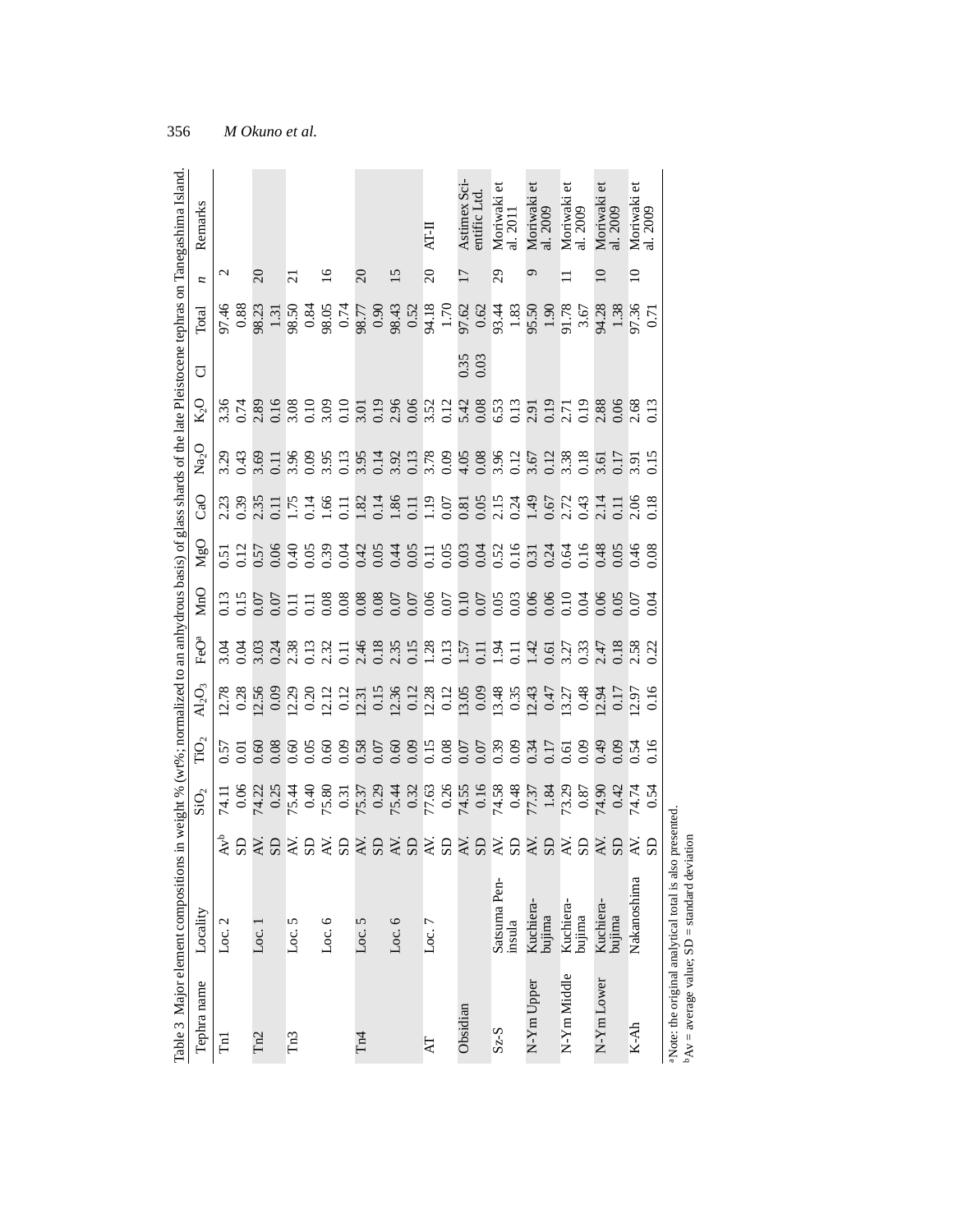

Figure 3 Harker variation diagrams in weight % (wt%; normalized to an anhydrous basis) for glass shards of Late Pleistocene tephras on Tanegashima Island. Selected tephras from Tokara Islands (Moriwaki et al. 2009) and Sakurajima Volcano (Moriwaki et al. 2011) are also plotted for comparison. \* = Total iron as FeO.

#### **CONCLUSION**

The obtained  $14C$  dates for the late Pleistocene tephra layers were mostly consistent with the stratigraphy and previously reported  ${}^{14}C$  dates. The eruption ages of these tephras were estimated as 33 cal kBP for Tn4 ash, 40 cal kBP for Tn3, and >50 cal kBP for Tn1 and Tn2. We could not find a possible correlative for the Tn3 and Tn4 ashes using major element oxides of the glass shards. Further studies are needed until we can use the glass chemistry of these tephras to identify the volcanic source.

### **ACKNOWLEDGMENTS**

This study was financially supported by a Grant-in-Aid for Scientific Research (Nos. 17300295, 21101002) from the Japan Society for the Promotion of Science (JSPS) and the Ministry of Education, Culture, Sports, Science and Technology (MEXT), Japan, and Sasakawa Grants for Science Fellows from the Japan Science Society. AMS  $14C$  dating in this study was performed under the Common-Use Facility Program of JAEA. We thank Prof Tadao Nishiyama and Associate Prof Hiro